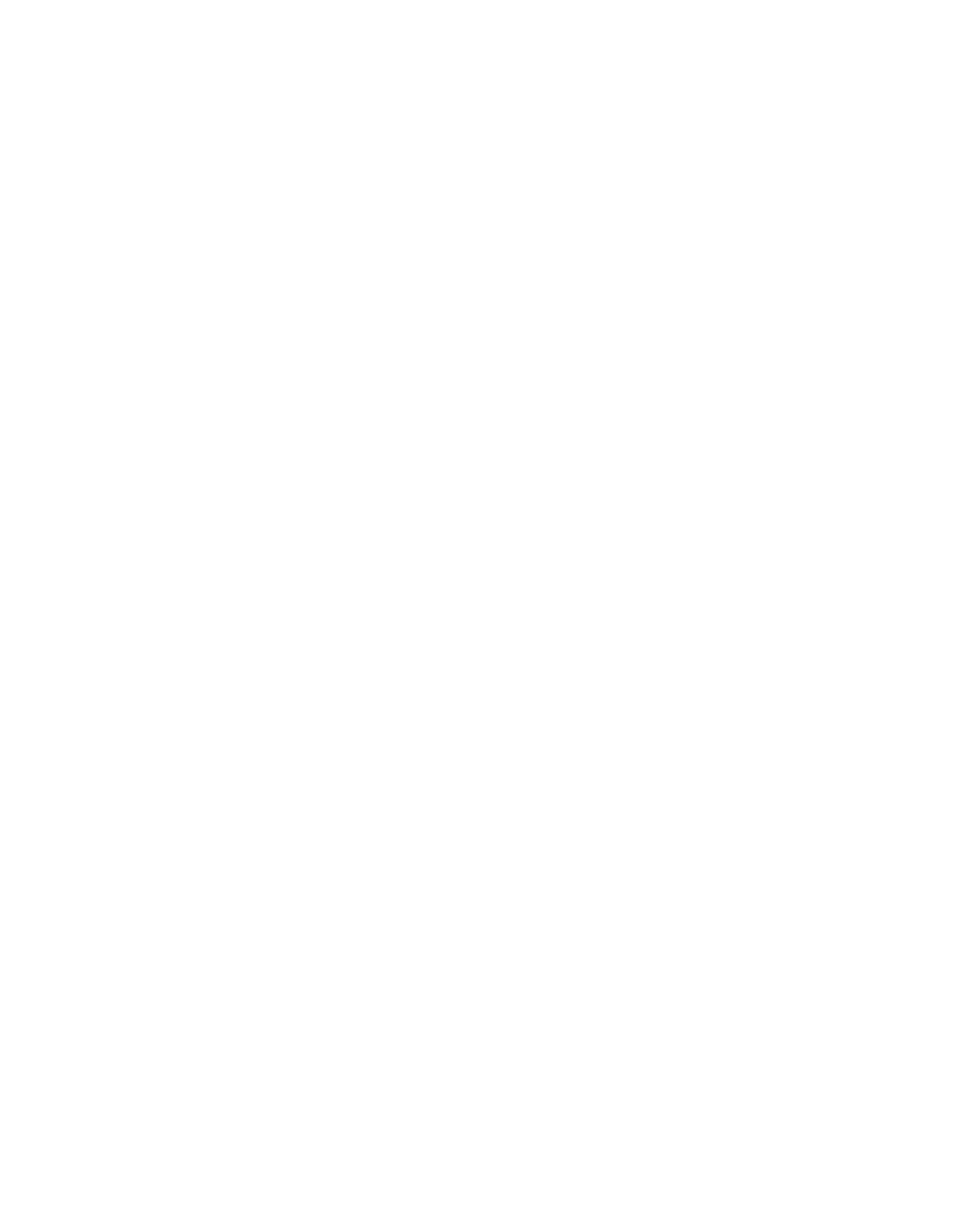## **UNHCR MONITORING PLAN US-CANADA "SAFE THIRD COUNTRY" AGREEMENT (Subject to final exchange of letters between the Parties and UNHCR)**

The Safe Third Country agreement (hereinafter "the Agreement") notes, in keeping with the advice of UNHCR and its Executive Committee, that agreements among states may enhance international protection of refugees by promotion of orderly handling of asylum applications by the responsible party and the principle of burden sharing.

The Agreement acknowledges the international legal obligations of the Government of Canada and the Government of the United States (the "Parties") under the principle of *non-refoulement* outlined in the 1951 Convention and its 1967 Protocol, as well as the 1984 Convention Against Torture and Other Cruel, Inhuman or Degrading Treatment or Punishment (Convention Against Torture).

The Agreement notes the Parties' determination to safeguard for each eligible refugee claimant on its territory access to a full and fair refugee status determination procedure as a means to afford the protections of the 1951 Convention, its Protocol and the Convention Against Torture.

Article 8(3) of the Agreement further provides that the parties to the Agreement will invite UNHCR to participate in the first review of the Agreement and its implementation. Under the Agreement, this review is to take place not later than twelve months from the date of the Agreement's entry into force. Under Article 8(3) "Parties shall cooperate with UNHCR in the monitoring of this Agreement and seek input from non-governmental organizations."

# **Objectives of UNHCR Monitoring**

Pursuant to Article 8(3) of the Agreement, and further to its mandate under the 1951 Refugees Convention and Protocol, UNHCR will monitor the Agreement to assess whether implementation is consistent with its terms and principles, and with international refugee law.

# **Policy & Operating Guidelines**

Before the commencement of monitoring activities, UNHCR will receive copies of all American and Canadian policy and operating guidelines for the Agreement. These will include any guidelines or instructions specific to each of the five major ports of entry (POEs) to be visited by UNHCR on a regular basis.

# **Methodology**

## Before Agreement Enters into Force

• One tripartite meeting (US, Canada, and UNHCR) to discuss the monitoring plan, on 6 August 2004, to be followed by any subsequent meetings deemed necessary by the parties;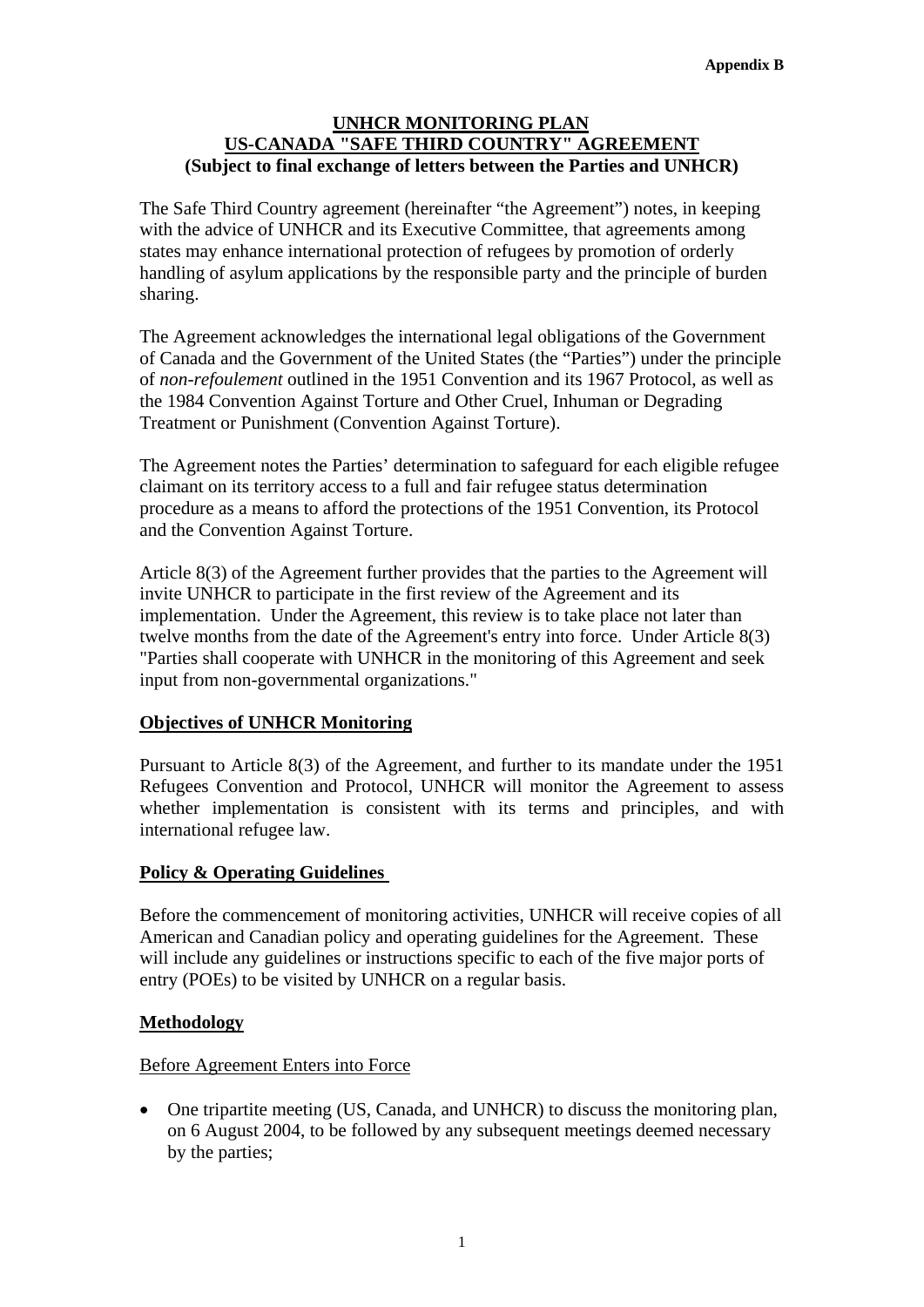- To the extent the data are reliable and may reasonably be obtained, US and Canada supply the latest statistics on the number of persons who presented refugee claims at a US-Canada land border POE and, of those, the number who were then detained;
- An "introductory" UNHCR visit to one designated land border POE after the monitoring plan is finalized and prior to entry into force of the Agreement;
- "Exchange of Letters" between US, Canada and UNHCR.

## After Agreement Enters Into Force

- UNHCR visits to US-Canada designated land border POEs, in accordance with existing field visit protocols;
- UNHCR visits to detention centers in Canada and the US which hold asylum claimants referred by border officials, in accordance with existing practice or field visit protocols;
- Analysis of DHS/DOJ and CIC statistics, policies, case files, and other relevant documents;
- Analysis of information received from NGOs, including statistics, case files, and other relevant documents;
- Ongoing discussions with governmental and non-governmental counterparts;
- Interviews with individual asylum-seekers subject to the Agreement;
- Two tri-partite meetings (US, Canada and UNHCR) to discuss findings, after 6 months and 12 months of monitoring, as part of the first annual review (see also "Reporting" below).

# **Reporting**

- General: UNHCR will formally report to the Parties its findings on the Agreement's implementation approximately six months and twelve months after the Agreement has entered into force. UNHCR expects that these reports will assist the Parties both in their implementation of the Agreement during the first year, and in their twelve-month review of the Agreements' implementation.
- UNHCR Six-Month Briefing: UNHCR will report orally to the Parties its interim observations regarding the implementation of the Agreement approximately six months after its entry into force.
- UNHCR Twelve-Month Review: UNHCR will report orally to the Parties its observations on the implementation of the Agreement approximately twelve months from the date of entry into force, focusing primarily on the last six months of implementation. The Parties and UNHCR will also discuss UNHCR's draft written monitoring report at this time. The final written monitoring report will be submitted to the Parties prior to their final review of the Agreement's implementation.
- Parties' Twelve-Month Report: The Parties will prepare, and share with UNHCR, their twelve-month implementation report, for review and comments. Following tripartite discussions on the Parties' draft report, the Parties and UNHCR will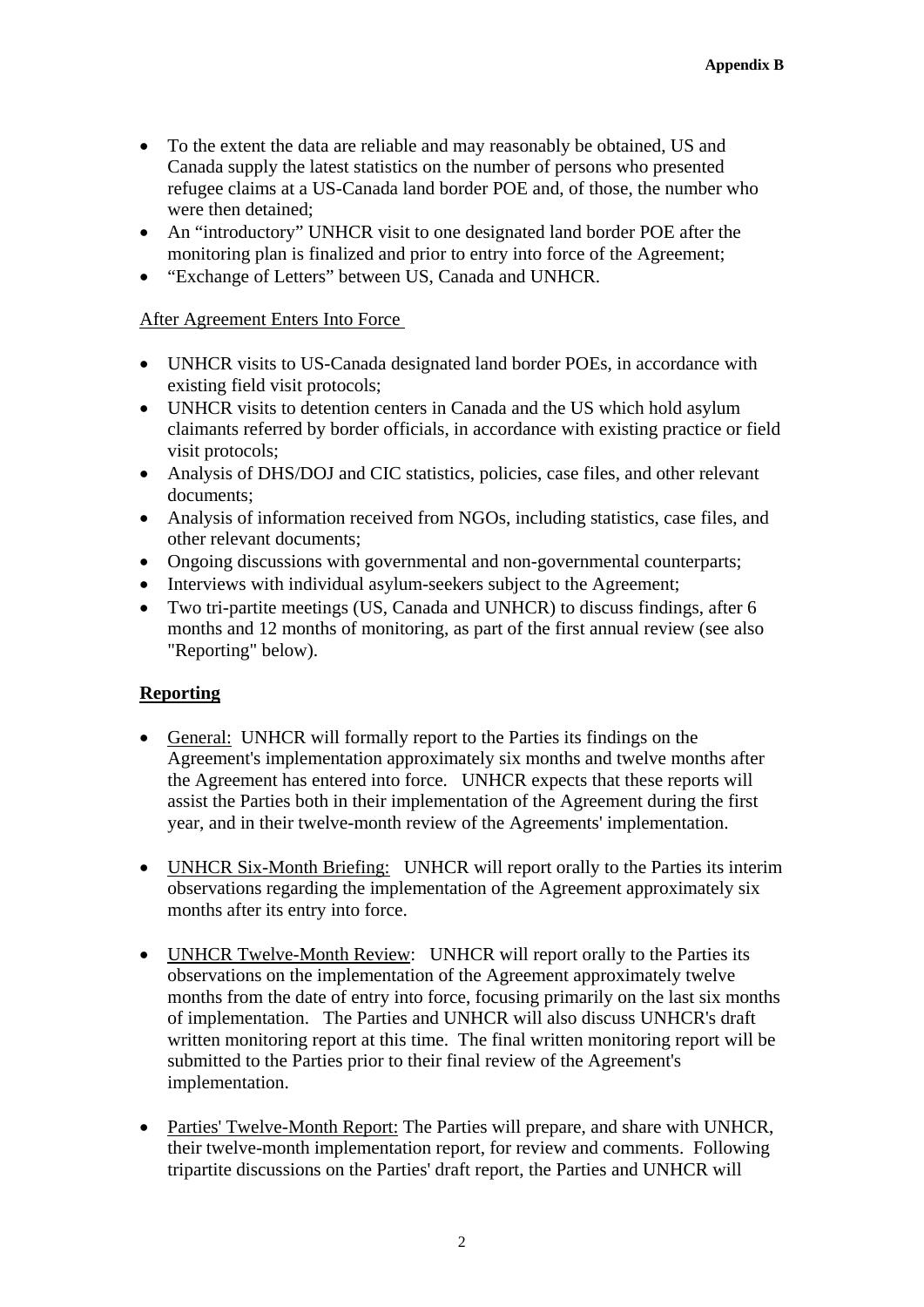adopt a final report, provided UNHCR is satisfied that its credibility and independence would be properly maintained. The joint tripartite report will be made public upon agreement of the Parties and UNHCR.

• UNHCR may report on, and/or request additional tripartite meetings to discuss emergent issues as necessary. This would not affect any ongoing and regular bilateral dialogue between UNHCR and the respective host Government on the Agreement.

## **Site Visits: Ports of Entry (POE) and Detention Facilities**

In accordance with existing field visit protocols, UNHCR will conduct site visits to US/Canada POEs during the twelve months following the entry into force of the Agreement. The focus of the site visits will be to the major ports of entry, namely:

- Detroit/Windsor
- Buffalo/Fort Erie, coupled with
- Niagara/Rainbow Bridge
- Champlain/LaColle
- Blaine/Douglas

Some visits may be extended over a period of days. UNHCR visits to other landborder POEs may also be undertaken.

UNHCR staff in the US and in Canada may visit area detention facilities in connection with the scheduled monitoring visits; each office may visit detention centres on other occasions, scheduled separately by each office.

Prior to and/or during visits to ports of entry and detention facilities, the Parties will make individual case files available to UNHCR upon request, either with applicant's consent or redacted as necessary, and will enable UNHCR to have access to individual applicants detained either at the POE or at a detention facility (for purposes of confidential interviews, with applicants' consent).

## **Assumptions / Constraints**

- UNHCR human and financial resources:
- UNHCR access to all aspects of border procedures, including to individuals seeking asylum subject to the Agreement and related documentation; Availability of reliable statistical data.

#### **Statistics**

The following statistical information from the Parties may assist the UNHCR in its monitoring objectives, once the Agreement comes into force. The following list is not exhaustive and may be supplemented at any time. In keeping with Article 8(3) of the Agreement, UNHCR will also seek input, to the extent available, from nongovernmental organizations. For statistics originating from agencies other than the US Department of Homeland Security (DHS) or the Canadian Citizenship and Immigration Canada (CIC), the Parties will make best efforts to ensure that the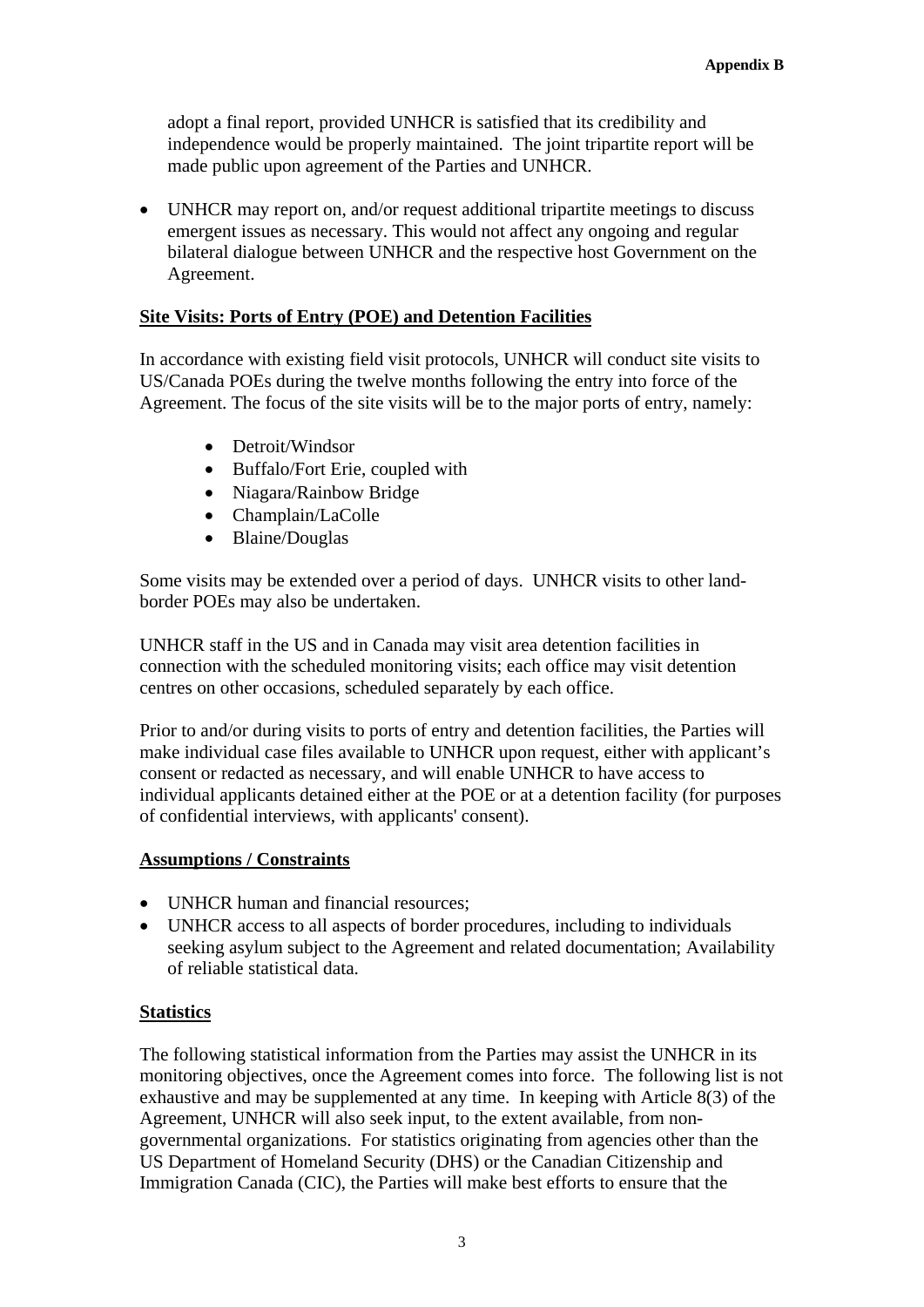requested information is made available to UNHCR. With respect to the statistics described below, the Parties will provide them to the extent that they are reliable and reasonably available. The Parties will inform UNHCR if requested data is not being provided for reasons of reliability or availability.

## 1. General

(The Parties will provide statistical data in this category on a monthly basis. All data will be broken down to reflect each of the five major ports of entry separately. Data on all other ports of entry may be grouped or provided individually. Data will also be broken down to reflect gender, age and country of origin**.)**

- a) Total number of persons requesting asylum in the US and Canada at a US-Canada land border POE;
- *b)* Total number of persons found not to meet an exception and returned to country of last presence under the Agreement, and total number found to meet an exception.

## 2. Exceptions under Article 4 (2) (a) and (b) - Family Unity

(The Parties will provide statistical data in this category on a monthly basis. All data will be broken down to reflect each of the five major ports of entry separately. Data on all other ports of entry may be grouped or provided individually. Data will also be broken down to reflect gender, age and country of origin**.)**

a) Number of persons deemed eligible to lodge refugee protection claims in the receiving country under Article 4(2)(a) and (b), and number of persons found to be ineligible under this exception.

## 3. Exceptions under Article 4 (2) (c) Unaccompanied Minors

(The Parties will provide statistical data in this category on a monthly basis. All data will be broken down to reflect each of the five major ports of entry separately. Data on all other ports of entry may be grouped or provided individually. Data will also be broken down to reflect gender, age and country of origin**.)**

- a) Number of persons considered "unaccompanied minors" subject to Article  $4(2)(c);$
- b) Number of unaccompanied minors (persons under the age of 18 not accompanied by a parent/guardian) who have parents, guardians, or close family members in the receiving country, but do not fall under Article  $4(2)(a)$ or (b) of the Agreement, and who are returned to the country of last presence under the Agreement;
- *c)* To facilitate UNHCR access to these statistics in the US, UNHCR requests that the DHS Bureau of Customs and Border Protection provide Alien Registration Numbers and names of unaccompanied minors placed in removal proceedings at US-Canada land border POEs to the Executive Office for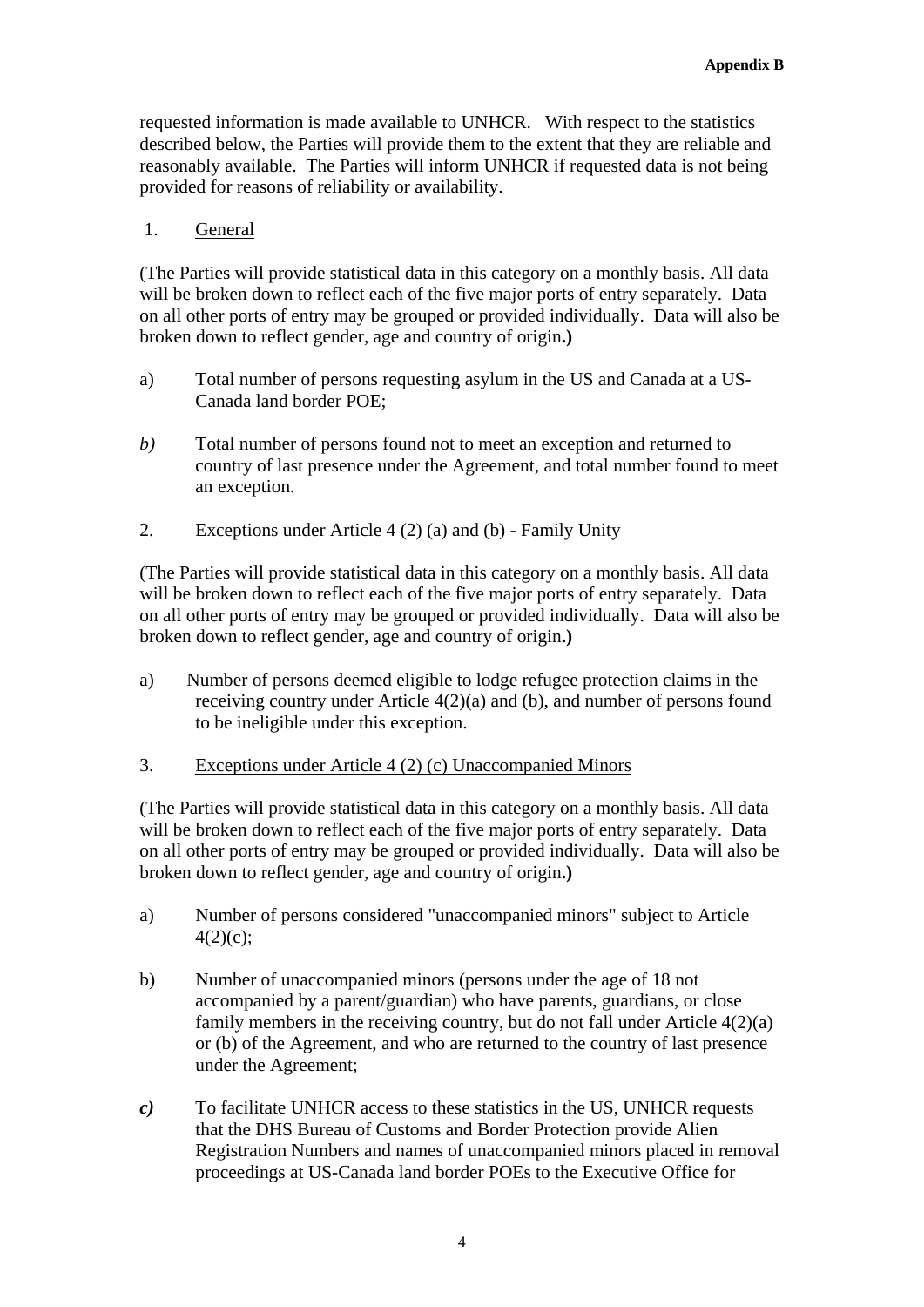Immigration Review so that appropriate cases may be identified and case-files made available for review by UNHCR.

4. Detention

(The Parties will provide statistical data in this category on a monthly basis. All data will be broken down to reflect each of the five major ports of entry separately *vis a vis* where the application was initially lodged. Data on all other ports of entry may be grouped or provided individually. Data will also be broken down to reflect gender, age and country of origin**.)** 

Total number of persons detained for more than 48 hours in the US or Canada while their cases are being examined under the Agreement. Data should include: (a) names and locations of detention centers; (b) reasons for detention; (c) dates of detention; and (d) for those detained while their cases are being examined under the Agreement, whether the person was deemed eligible to lodge a refugee claim in the receiving country under the Agreement.

5. Processing time

(The Parties will provide statistical data in this category on a monthly basis, broken down to reflect each of the five major ports of entry separately. Data on all other ports of entry may be grouped or provided individually.)

The length of time it takes the Parties to make a decision regarding eligibility to apply for refugee protection in the receiving country under the Agreement for each application for refugee protection received, as well as the average length of time.

# 6. Expedited Removal

(The Parties will provide statistical data in this category on a monthly basis. All data will be broken down to reflect each of the five major ports of entry separately. Data on all other ports of entry may be grouped or provided individually. Data will also be broken down to reflect gender, age and country of origin**.)**

- a) Number of persons seeking refugee protection in the US at a US-Canada land border POE who were placed in: (1) expedited removal proceedings, and, (2) regular (INA 240) removal proceedings.
- b) Of those persons identified in (a)(1) and (a)(2) above, the number of persons deemed eligible to lodge an asylum claim in the US under the Agreement.
- 7. Removal through Territory of Other Party (Article 5)

(The Parties will provide statistical data in this category on a quarterly basis, which will be broken down to reflect gender, age and country of origin**.)**

a) Total number of persons removed from Canada via the US and the number returned to Canada under Article 5(a);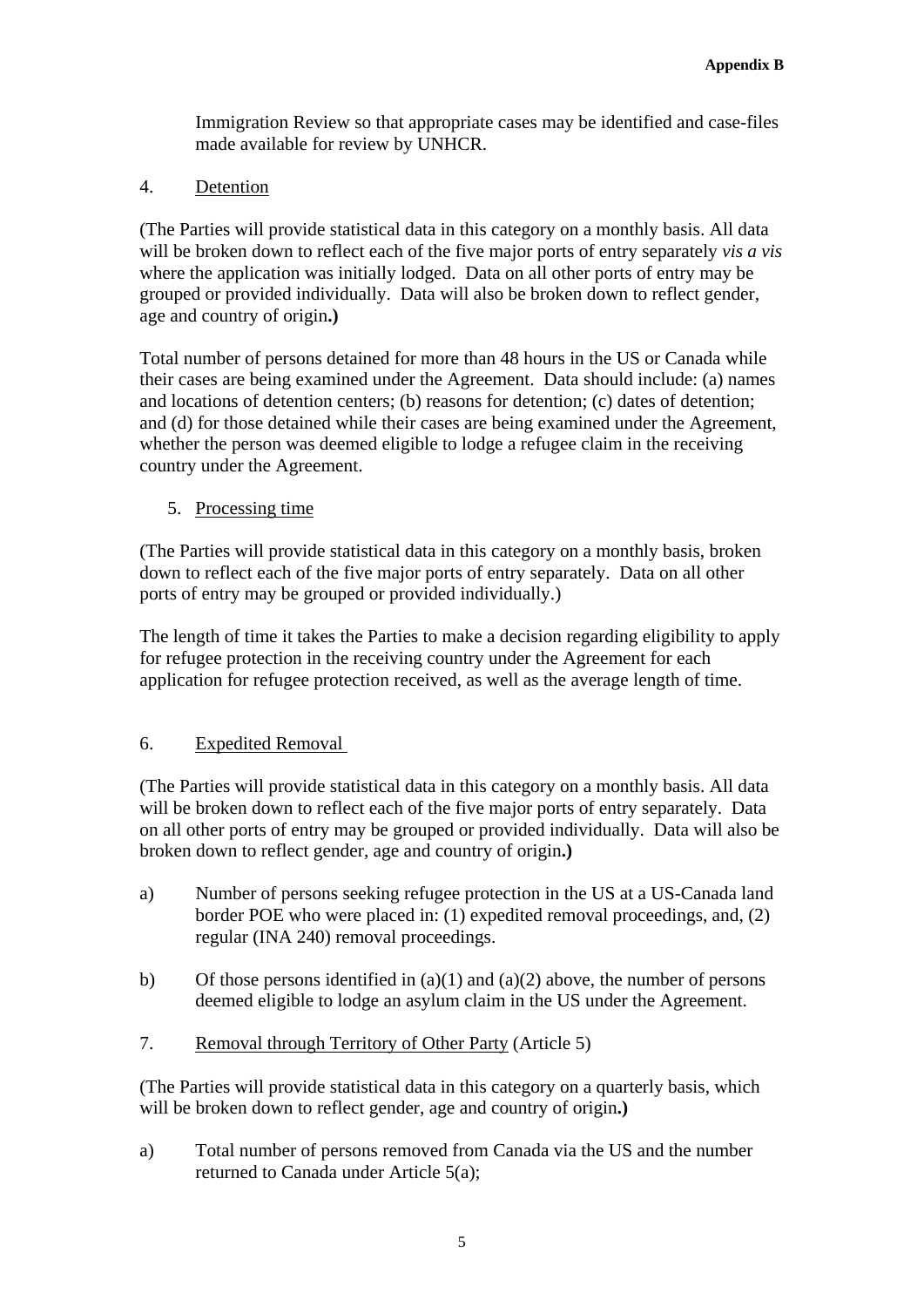- b) Total number of persons removed from the US via Canada, who are subject to Article 5(b)(i);
- c) Total number of persons removed from the US via Canada, who are returned to the United States under Article 5(b)(ii).

## 8. Effective Review Procedures

(The Parties will provide statistical data in this category on a monthly basis. Data will also be broken down to reflect gender, age and country of origin**.)**

- a) For the US, the total number of persons placed in regular (INA § 240) removal proceedings who appealed the decision of the Immigration Judge regarding their eligibility to apply for asylum in the US under the Agreement, and the decisions of the Board of Immigration Appeals on those appeals;
- b) For the US, total number of applicants placed in regular (INA § 240) removal proceedings who sought reconsideration of a determination that they do not fall under any of the exceptions to the Agreement. Information should also include: (i) the exception of the Agreement at issue (e.g., Article  $4(2)(a)$ ), and (ii) final decision rendered. For Canada, and to the extent possible, the number of persons who sought the review of the negative decision before the Federal Court;
- c) To facilitate UNHCR access to the requested statistics under (a) and (b) above in the US, UNHCR requests that the DHS Bureau of Customs and Border Protection provide Alien Registration Numbers and names of unaccompanied minors placed in removal proceedings at US-Canada land border POEs to the Executive Office for Immigration Review so that appropriate cases may be identified and case-files made available for review by UNHCR;
- d) The total number of cases reconsidered by each Party under the bilateral dispute resolution mechanism, the substantive provision of the Agreement at issue, and the outcome of such reconsiderations/decisions.
- 9. Use of Discretion (Article 6)

(The Parties will provide statistical data in this category on a monthly basis. All data will be broken down to reflect each of the five major ports of entry separately. Data on all other ports of entry may be grouped or provided individually. Data will also be broken down to reflect gender, age and country of origin**.)**

Total number of cases considered under Article 6 of the Agreement and total number deemed eligible to lodge a refugee protection claim in the receiving country under Article 6.